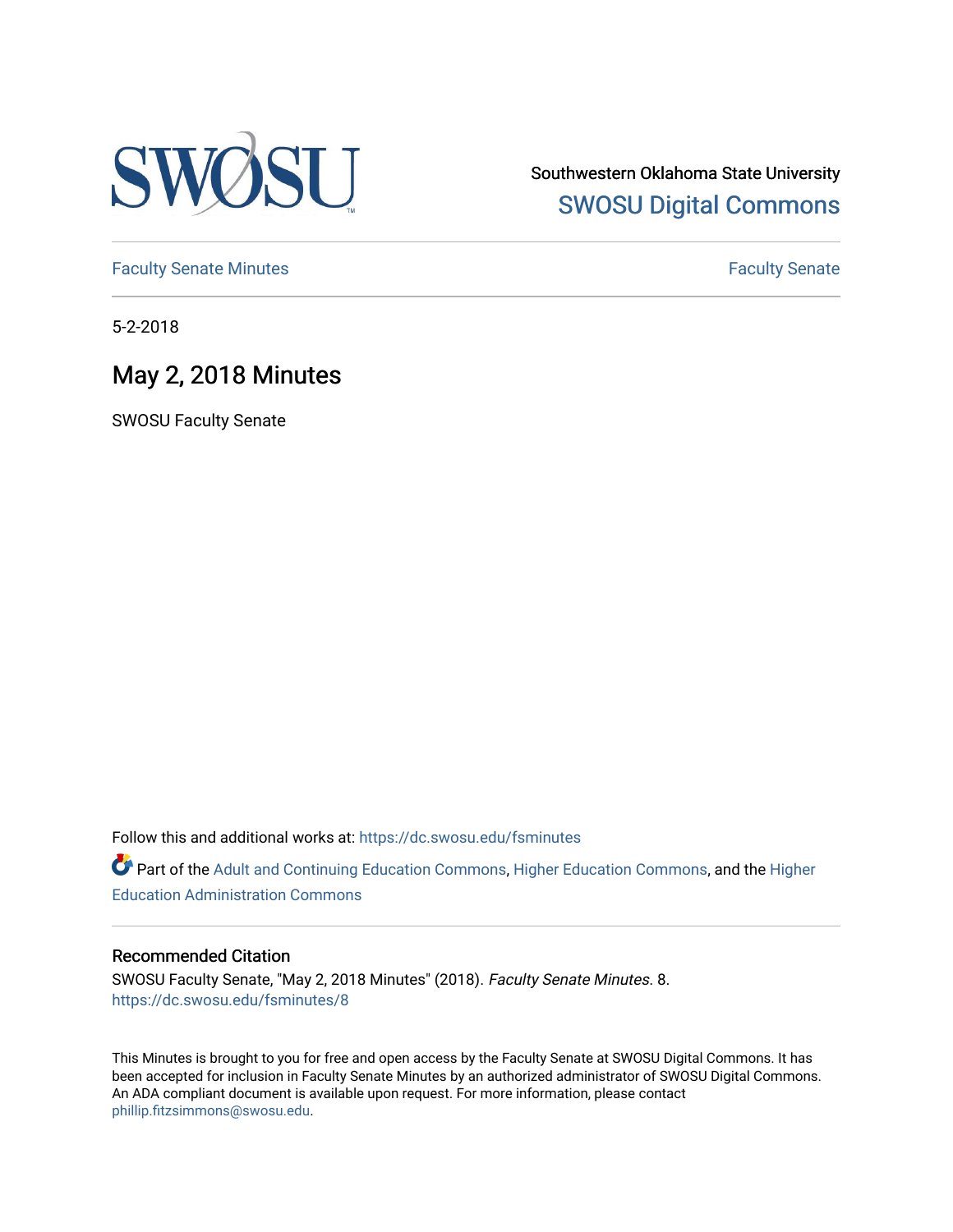# SWOSU Faculty Senate

May 2<sup>nd</sup>, 2018 Approved Minutes

- **I. Call to Order:** Faculty Senate President Jerry Dunn called the May meeting of the Faculty Senate to Order at \_4:03 PM\_\_\_\_\_\_\_ in HEC 201.
- **II. Establishment of a Quorum:** Wayne Anderson, Krista Brooks, Stephen Burgess, Rachel Davis (via ZOOM), Tommye Davis (via ZOOM), Stacey DiPaolo, Jerry Dunn, Rita Hays, LeaAnne Hume, Paul Hummel, Sunu Kodumthara, Sharon Lawrence, Jack Li, Scott Long, David Martyn, Holly McKee, Tom McNamara, Evette Meliza, Kathy O'Neal, Cynthia Pena (via ZOOM), Linda Pye, Hank Ramsey, Hardeep Saluja, Lisa Schroeder, Amanda Smith, Tony Stein, Muatasem Ubeidat (via ZOOM), Cheri Walker (via ZOOM)
- **III. Certification of Substitutes:** None
- **IV. Presentation of Visitors:** None
- **V. Approval of Minutes:** Approved by unanimous voice vote
- **VI. Announcements**
	- A. President Jerry Dunn
		- 1. **Candidates for Associate Provost:**

Friday, May 4 1:00 PM, Stafford 110 Dr. Joel Kendall

2. Commencement information is on the SWOSU homepage: <http://www.swosu.edu/commencement/>

## 3. **Volunteers for Marshalls for commencement contact Jerry Dunn**

- B. Secretary/Treasurer Krista Brooks
	- 1. Roll Sheet—please sign
	- 2. Treasurer's Report
		- a) BancFirst
			- (1) April Balance: \$1,775.28
			- (2) Withdrawal: \$111.30 (Faculty Retirement Reception)
			- (3) Deposit: \$0
			- (4) Current Balance: \$1,663.98
			- b) University Account
				- (1) April Balance: \$105.01
				- (2) Current Balance: \$105.01
- C. President-Elect Amanda Smith: Nothing to report
- D. Past President Tom McNamara: Nothing to report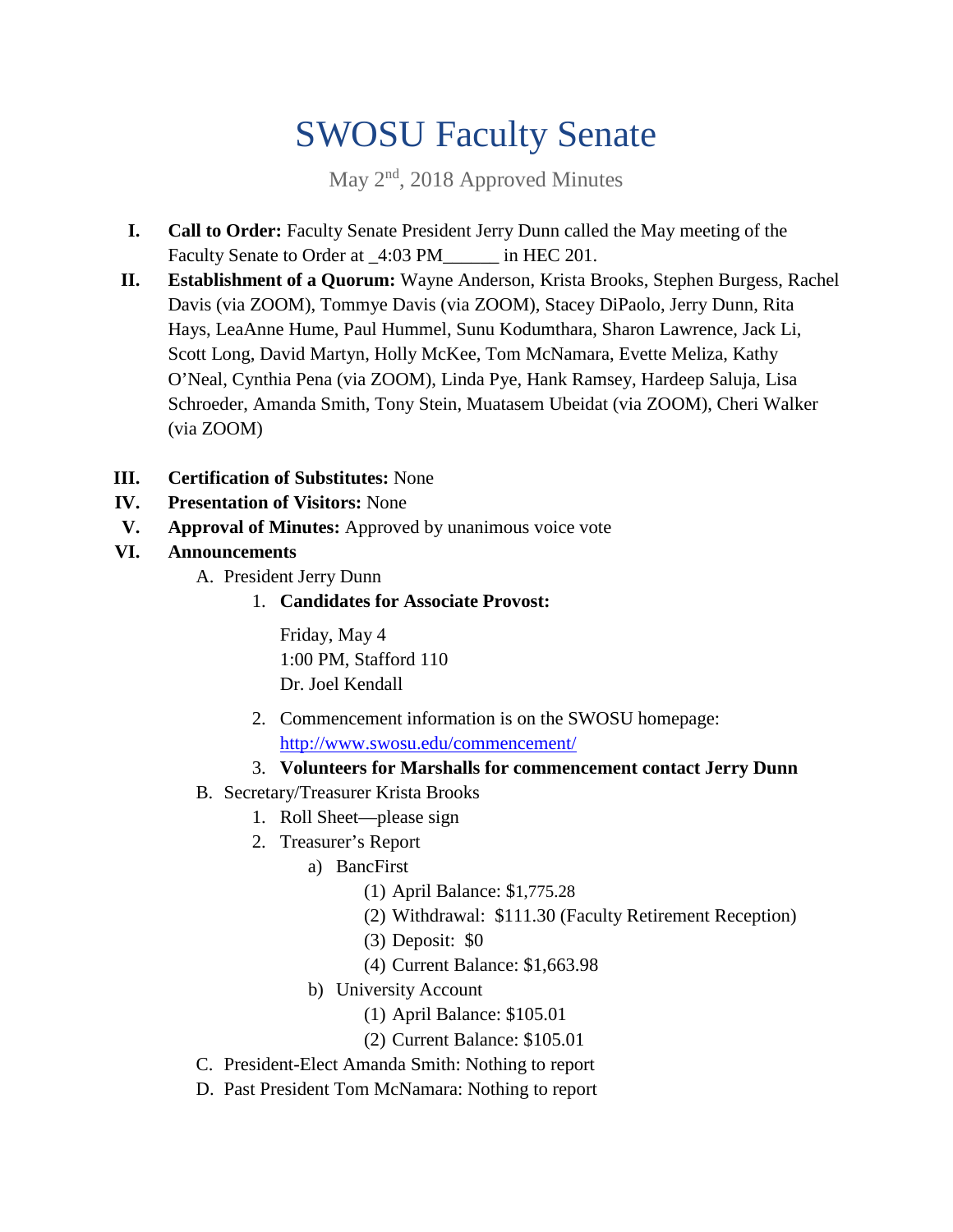- E. Faculty Athletic Representative: Bo Pagliasotti NCAA survey may be cancelled
- F. Student Government Representative: Not present
- **VII. Reports from Standing and Ad Hoc Committees:** None
- **VIII. Unfinished Business:** None
- **IX. New Business:** At this time Outgoing President, Jerry Dunn, officially turned the meeting over to Incoming President, Amanda Smith**.**
	- A. **We thank the following outgoing senators for their service:** Dr. Tom McNamara, Ms. Linda Pye, Dr. Krista Brooks, Dr. Muatasem Ubeidat, Ms. Kathy O'Neal, Dr. Stacey DiPaolo, Dr. Sunu Kodumthara, Dr. Jerry Dunn, Ms. Rita Hays, and Ms. Dayna Coker.
	- B. **We welcome back the following senators who will be continuing in new or partial terms:** Dr. Muatasem Ubeidat, Ms. Kathy O'Neal, Dr. Sunu Kodumthara, and Dr. Jerry Dunn.
	- C. **We welcome the following senators who are beginning new terms and serving until 2021:** Dr. Swarup Ghosh, Dr. Meri Hix, Mr. Phillip Fitzsimmons, Ms. Karen Sweeney, and Dr. Yu-ling Chen.
	- D. **2018-2019 Faculty Senate meeting dates (Appendix A).**
	- **X. Adjournment: 4:11 PM**
- **XI. Next Meeting: Tuesday, June 19th at 3 pm**

**Respectfully submitted,**

**Jerry Dunn, Outgoing Faculty Senate President Krista Brooks, Outgoing Faculty Senate Secretary Amanda Smith, Incoming Faculty Senate President Holly McKee, Incoming Faculty Senate Secretary**